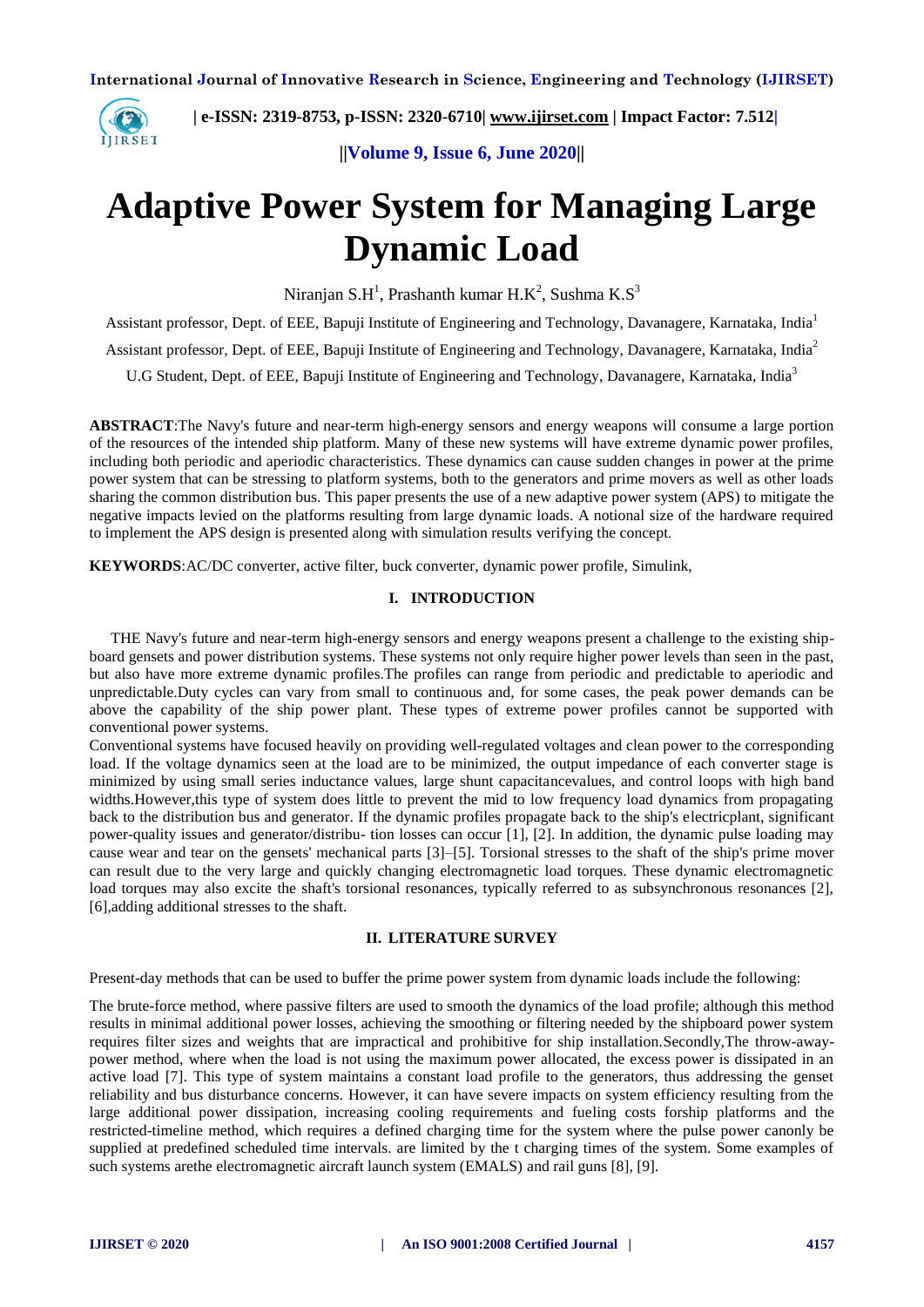

 **| e-ISSN: 2319-8753, p-ISSN: 2320-6710[| www.ijirset.com](http://www.ijirset.com/) | Impact Factor: 7.512|**

**||Volume 9, Issue 6, June 2020||** 

#### **III. PROPOSED SYSTEM**

#### *A. OVERVIEW*

The goal of the APS is to minimize bus disturbances and stress to prime-power equipment by converting the dynamic power load into an equivalent rolling average of the power demand. The APS is designed to meet the proposed requirement as shown in Fig. 1. In addition, the APS implementation must also not interfere with maintaininga stiff voltage (tightly regulated voltage) to the load.



Fig. 1. Power ripple filtering requirement of the APS.

The top-level components of the APS include the energy storage capacitance and two control loops. One loop controls the APS output current to provide the required dynamic current to the load using the energy from the storage capacitance, and the other loop maintains the voltage across the energy-storage capacitance to within the allowed rating.This provides the detail voltage and current waveforms for the APS as well as the generator power waveform during the application of a dynamic load profile. Operation of the APS is as follows.

• The current provided from the upstream power system is regulated by the APS to be equal to the filtered (0.13Hz) current profile of the load demand. The compensationblock regulates the to be equal to by controlling the output current of the bidirectional current source (BDCS); see the bus-current and BDCS-current waveforms in Fig. 2. The BDCS is a dc/dc converter that can process power in both directions—it can both absorb and deliver power.

• Hence, the ac component or dynamics of the load profile is not part of the but is provided by the energy-storage capacitance via the BDCS

• This provides significant weight and size savings compared to using an in-line high-powered low-pass filter(bruteforce method).

• The voltage variation across is also decoupled from the load, allowing tight regulation of the bus voltage seen by the load to be maintained.

 The energy-storage capacitance value is chosen to be large enough to supply the source and sink currents to support the periodic load demand. The worth for the energy-storage capacitance is decreased by permitting the voltage across  $C_{\text{store}}$  to vary considerablyTo reduce the energy-storage capacitance needed, an adaptive reference for the energy-storage loop is used, where the reference is biased by the 0.13-Hz filtered load current. This technique is very similar to droop compensation regulation. If the 0.13-Hz filtered load current is at the maximum value, then the reference for the energy storage will be set to the minimum value, putting the capacitor in the optimal state for absorbing energy. Ifthe0.13-Hz filtered load current is at 0A,then the reference for the energy storage will be set to the maximum value, putting the capacitor in the optimal state for providing energy.This adaptive control maximizes energy-storage utilization by reducing the required capacitance by a factor of 2. The Adaptive control increases the energy storage utilization.

#### *B. APS REQUIREMENTS FOR NOTIONAL SYSTEM*

300KW system is designed and simulated to prove the APS function and to show the performance.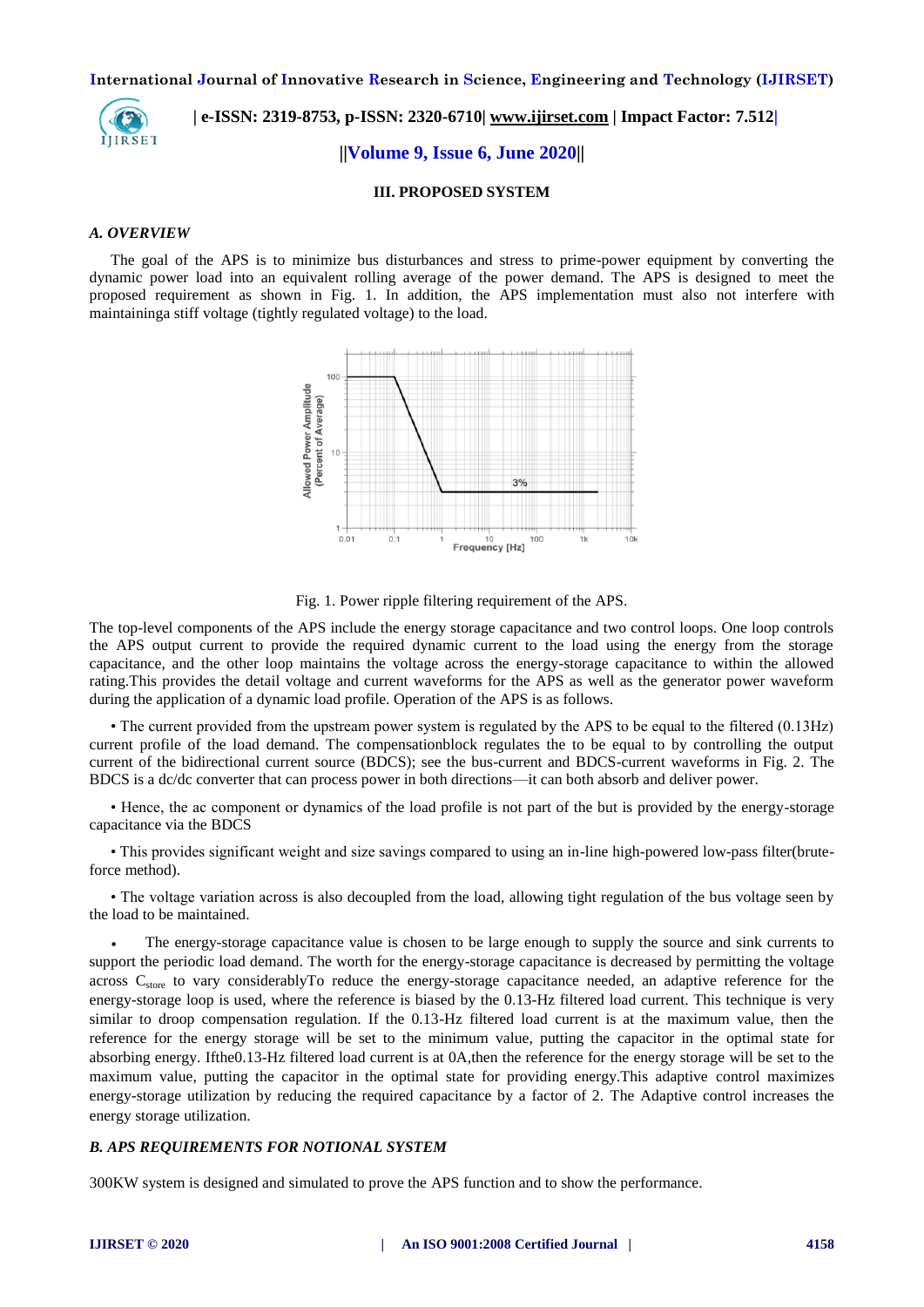

### **| e-ISSN: 2319-8753, p-ISSN: 2320-6710[| www.ijirset.com](http://www.ijirset.com/) | Impact Factor: 7.512|**

#### **||Volume 9, Issue 6, June 2020||**

| WEIGHT and SIZE OF THE APS SYSTEM |                                      |                      |               |  |
|-----------------------------------|--------------------------------------|----------------------|---------------|--|
| Component                         | Value                                | Size $(\text{ft}^3)$ | Weight (lbs.) |  |
| Module                            |                                      |                      |               |  |
| $L_{of} + R_{lof}$                | $10 \mu H + 1 \text{ m}\Omega$       | 0.001                | 0.15          |  |
| $C_2$ <sup>*</sup>                | $3.3 \mu F$                          |                      |               |  |
| $RC2 branch*$                     | $0.91\ \Omega + 68\ \mu F$           | --                   | --            |  |
| $L_{sw} + R_{sw}$                 | $0.1 \text{ mH} + 6 \text{ m}\Omega$ | 0.004                | 1.4           |  |
| $C_{\rm store}$                   | 86.7 mF                              | 2.1                  | 169.2         |  |
| <b>Heat Sinks</b>                 |                                      | 0.1                  | 4             |  |
| Miscellaneous                     |                                      | 0.1                  | 10            |  |
| <b>Total Modules</b>              |                                      |                      | 38            |  |
| <b>EMI Filter</b>                 |                                      |                      |               |  |
| $L_1 + R_1$                       | $25 \mu H + 0.3 \text{ m}\Omega$     | 0.12                 | 49            |  |
| $C_1$                             | 94 µF                                | 0.01                 |               |  |
| $RC_1$ branch                     | $0.31 \Omega + 1.9 \text{ mF}$       | 0.03                 | 5             |  |
| <b>Low-Pass Filter</b>            |                                      |                      |               |  |
| $L_f + R_{fs}$                    | $25 \mu H + 0.3 \text{ m}\Omega$     | 0.12                 | 49            |  |
| $C_{\rm f}$                       | 40 mF                                | 0.13                 | 21.9          |  |
| $C_s + R_s$                       | $0.2 \text{ F} + 25 \text{ m}\Omega$ | 1.25                 | 217.7         |  |
| $R_{fp}^*$                        | $33 \text{ m}\Omega$                 |                      |               |  |
| <b>Grand Total</b>                |                                      | 93.0                 | 7364          |  |

# TABLE 1 WEIGHT and SIZE OF THE APS SYSTEM

#### *C. APS DESIGN DETAILS FOR THE NOTIONAL SYSTEM*

Major details for design of APS are shown in this section. Specifically, information measure issues for the assorted management loops are provided together with the derivation of a closed-form equation for the transfer operate of load current to bus current Ibus/Iload and therefore the derivation of the equation for determination of Cstorevalue.APS is designed based on these two equations. By allowing presentation metrics, such as power dissipation and sizing for 300kw system are shown in Table 1 and Table 2

# TABLE II POWER LOSSES OF THE APS SYSTEM

| <b>Single Module Losses</b><br>Max FET (two Cree SiC FETs)<br>Switching Inductor<br>Output Filter Inductor<br>C <sub>store</sub> Leakage and Balance Resistors | 91.9 W<br>32.0 W | 0.5 W<br>2.6 W |
|----------------------------------------------------------------------------------------------------------------------------------------------------------------|------------------|----------------|
| Total Module Losses<br>Number of Modules                                                                                                                       | 127.0 W<br>38    |                |
| <b>Total BDCS Converter Losses</b>                                                                                                                             | 4826             | W              |
|                                                                                                                                                                |                  |                |
| <b>Other Losses</b><br><b>EMI</b> or Low Pass Filter<br>Low Pass Filter Damping<br>Miscellaneous & Margin                                                      | 210<br>2<br>1512 | W<br>W<br>W    |
| <b>Total System Losses</b>                                                                                                                                     | 6550             | W              |

Control loop Bandwidth Considerations: Design of APS shown in Fig .6.BDCS c0nsists of 38- eight KW parts. By using a 100 KHz Switching frequency and average current control, the sizing and performance is build it is called as The Bidirectional buck topology. To obtain necessary control loop bandwidths, switching frequency is chosen high enough. It is low enough to get average switching losses. APS filtering performance is get by this method. To allow outer current loop of APS to 4 KHz, bidirectional current source must be between 15 to 25 KHz.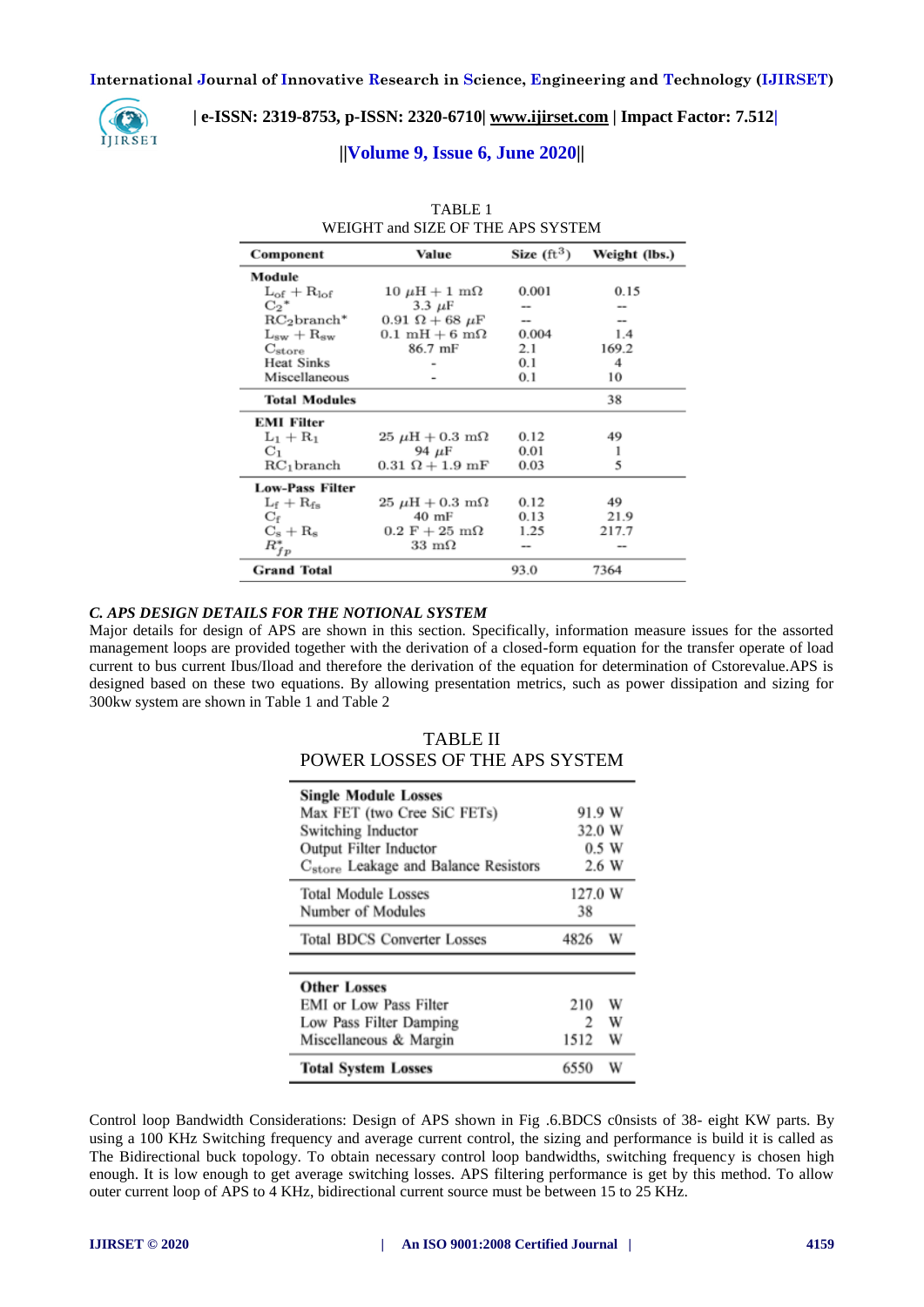

# **| e-ISSN: 2319-8753, p-ISSN: 2320-6710[| www.ijirset.com](http://www.ijirset.com/) | Impact Factor: 7.512|**

#### **||Volume 9, Issue 6, June 2020||**

The bandwidth is set to 0.02Hz and it usually selected high value but also it should maintain the voltage passivity and energy. Bandwidth must be low to reach current ripple requirement. To regulate the energy on the capacitor chosen reference command of current is taken greater value and it is weighted as control loop has high bandwidth. By all these reasons APS output current get altered so APS cant compensated for required load current.

Transfer Function Ibus/Iload and Cstore: There is a requirement of Transfer function and Cstore to get essential energy storage size. Because the desired energy storage capacitance is determined by behavior of APS at rate of lower frequencies that will be less than 1Hz and higher bandwidths are assumed to be constant that is between 4 KHz to 15 KHz. Further simplifications are shown in Fig.4 , some assumptions are made that is bus voltage is taken as constant vale at lower frequency and it is lossless bus, that is energy absorb or supplied is equal to Vbus. EMI filter and 160Hz filter does not show any effect.



Fig.4: Signal Flow graph

Fig 4 shows the signal flow graph in which Bus current(Ibus) equals to reference current(Iref) and Iload' equals to Iload at lower frequencies of Adaptive power system. Energy outer loop is determined by energy gain that is Ku. Adaptive power system part values, Size and losses,The major parts for loss calculation is selected and calculated. Listing the summary of all elements which are used in APS design. The selected values should be more precise than selecting in previous method called Brute force method.



Fig.5: High level representation design details for Adaptive power system

The metal-oxide semiconductor field effect transistors (MOSFETs) utilized as a part of the usage of the BDCS are silicon carbide gadgets. Silicon carbide gadgets are chosen due to the inalienably low deplete to source parasitic capacitance, which is urgent to limiting the exchanging misfortunes while working at high-voltage levels with hard exchanging. The magnetic material utilized for estimating the inductors and ascertaining the inductor misfortunes is Nano crystalline Vitroperm 500F from Vacuumschmeize. Both of these enhanced qualities result in less turns required,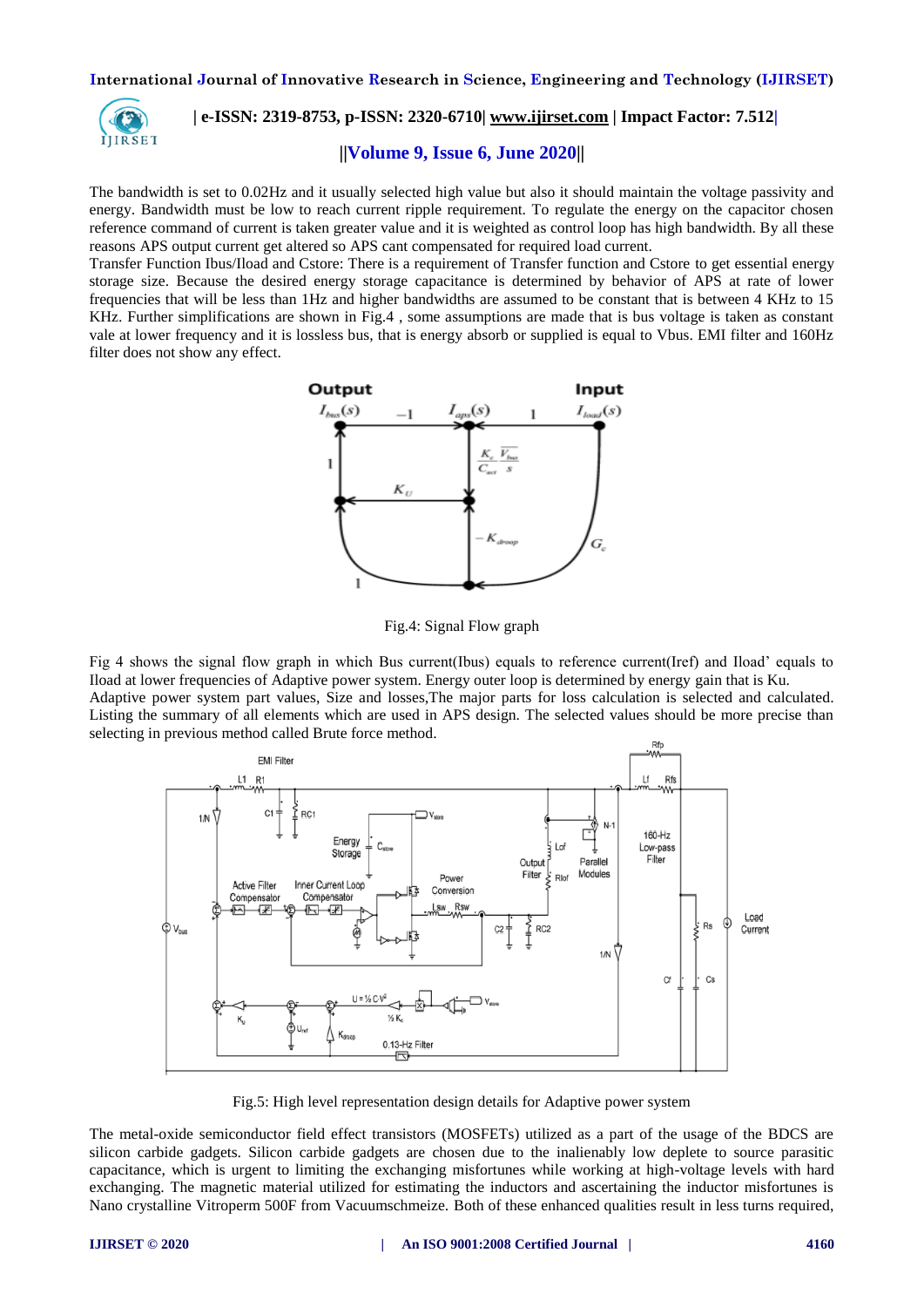

## **| e-ISSN: 2319-8753, p-ISSN: 2320-6710[| www.ijirset.com](http://www.ijirset.com/) | Impact Factor: 7.512|**

#### **||Volume 9, Issue 6, June 2020||**

and therefore bring down winding loss. The design methods used for EMI and Low filter are same. Dropping or obtaining maximum current depends on activity of APS. If APS is not in working condition EMI and Low-pass filter will come into the action and release power. High level representation design details for Adaptive power system is shown in Fig.5.There will be thirty four similar sequences of storage capacitors (5.1nF). Every capacitor is rated for 550v. 2 capacitors will be places in series to get required voltage level. The total current drawn will be 100 micro amps per capacitor. Resistive current will be more than leak current to make voltage stable.

#### **VI.RESULTS**

Fig. 6(a) also shows the voltage waveform of the storage capacitor and the current waveform of the bidirectional current source, demonstrating the APS's capability of providing the dynamic demand of the load resulting in the generator only having to provide the rolling average of the load power profile.The 375-V bus voltage delivered to the load is also shown in Fig. 6(a), indicating that the 5% transient regulation requirment is met.

At time 6.5 s in Fig. 6(a), the load switches to a constant load and the APS consumes no power (APS output current goes to zero) after about 5 s from this point in time, demonstratingthe efficient conditioning method provided by the APS. If the APS is used for a periodic dynamic load application, the generator will see essentially a constant load with only a benign very small power ripple riding on top of the load's average power draw.

Fig. 6 demonstrates the filtering capability of the APS in the frequency domain. The solid blue line in this figure shows the load rejection provided by the APS as viewed from the output of the upstream 375-V converter. The proposed filtering requirement (dashed red line with the 100% and the 3% limits annotated) has been superimposed on the APS results, showing that the APS satisfies the requirement. As can be seen from Fig. 6, the APS removes the low to mid frequencies that can degrade the generator shaft or could excite potentially hazardous resonances. In addition, removing these frequencies from the electric plant distribution bus means the bus quality for other users has improved—meaning fewer disturbances will exist due to the load dynamics interacting with the bus impedances and the generator.

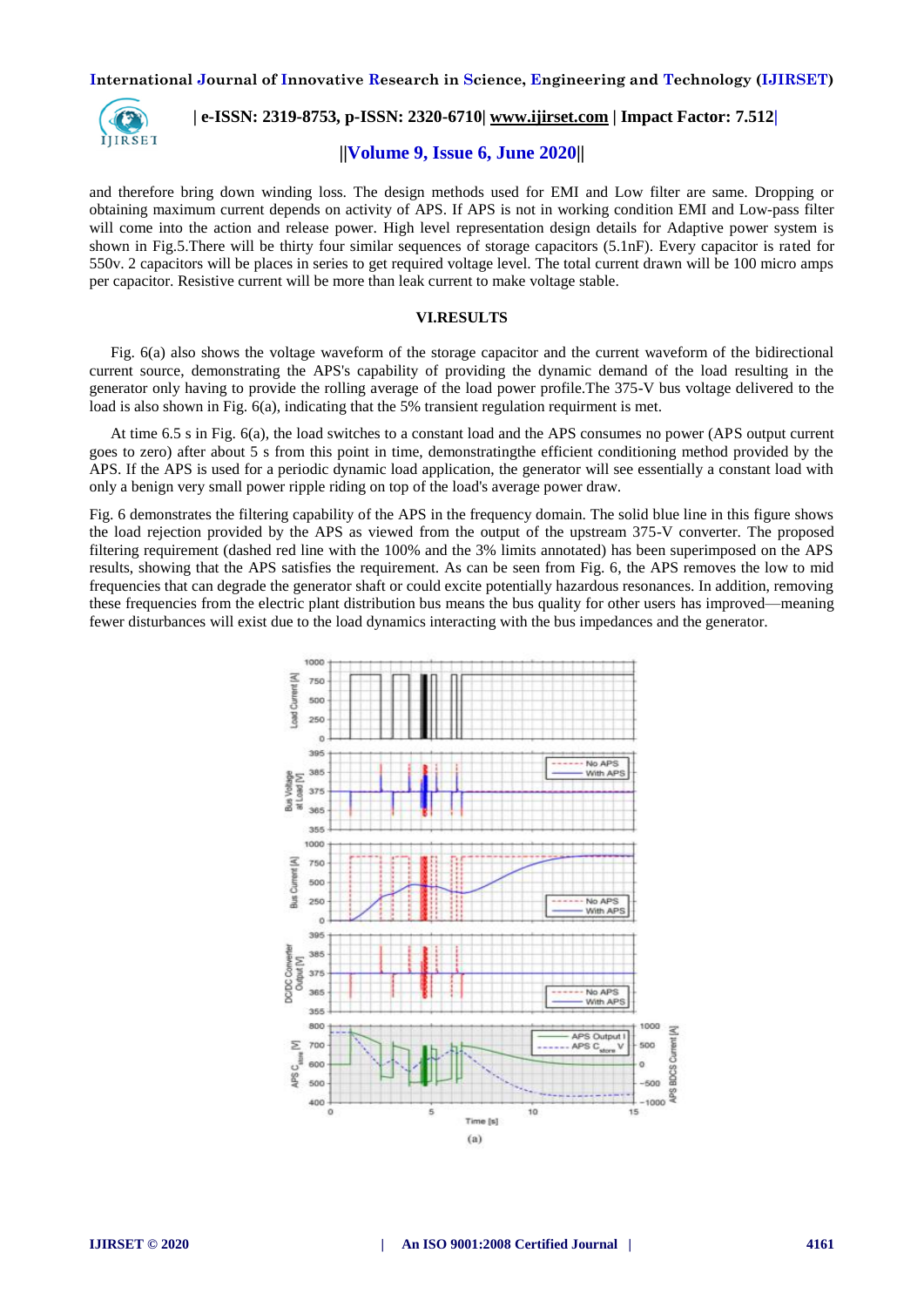

 **| e-ISSN: 2319-8753, p-ISSN: 2320-6710[| www.ijirset.com](http://www.ijirset.com/) | Impact Factor: 7.512|**

**||Volume 9, Issue 6, June 2020||** 



Fig. 6. Simulation results of the first load profile. (a) Load and APS results. (b) Generator results.

#### **V. CONCLUSION**

The APS concept presented in this paper can be an enabling technology for sensors or weapons with large dynamic loads, which without the APS would be incompatible with the up stream shipboard generator and distribution bus. The APS consists of energy storage, a bidirectional current source, and innovative control techniques. These innovative control techniques ncrease the energy-storage utilization,thus minimizing energy storage size. In addition, because of the linear behavior of the outer-energy-loop regulation technique, performance is maintained over all operating conditions. The APS shapes the dynamics seen by the generator to be slower than the response times of the primemover's speed or generator's voltage regulation loops, thus allowing the genset to maintain speed and voltage regulation during these large load dynamics. Not only can the APS help maintain generator/prime-mover reliability, but the APS can also be used to improve sensor/weapon performance or improve metrics, such as system weight, cooling demands, and ship fueling costs. Performance of the APS has been demonstrated through the use of Matlab Simulink simulations. Calculated losses and the size of a 300-kW system have also been provided, demonstrating that the APS is a viable solution for integrating high energy sensors and weaponson to Navy platforms.

In addition to this work, Fuzzy logic controller is used instead of PI controller , It has several advantages over PI controller such as they are cheaper to develop, they cover wider range of operating conditions and increases the quality factor

#### **REFERENCES**

[1] F. Kanellos, I. Hatzilau, and J. Prousalidis, "Investigation of voltage frequency modulation in ship electric networks with pulsed loads according to stanag 1008 design constraints,"presented at the AllEl ectricShip Conf., London, U.K., Sep. 2007.

[2] IEEE Recommended Practices and Requirements for Harmonic Control in Electrical Power Systems, IEEE Industry Applications Society/Power Engineering Society Standard 519-1992, 1993.

[3] M. Baldwin, "Electric arc furnace impact on generator torque," in Proc. IEEE Power Eng. Soc. Power Syst. Conf. Expo., 2004, vol. 2, pp. 776–780.

[4] G. J. Tsekouras, F. D. Kanellos, J. M. Prousalidis, and I. K.Hatzilau, "Stanag 1008 design constraints for pulsed loads in the